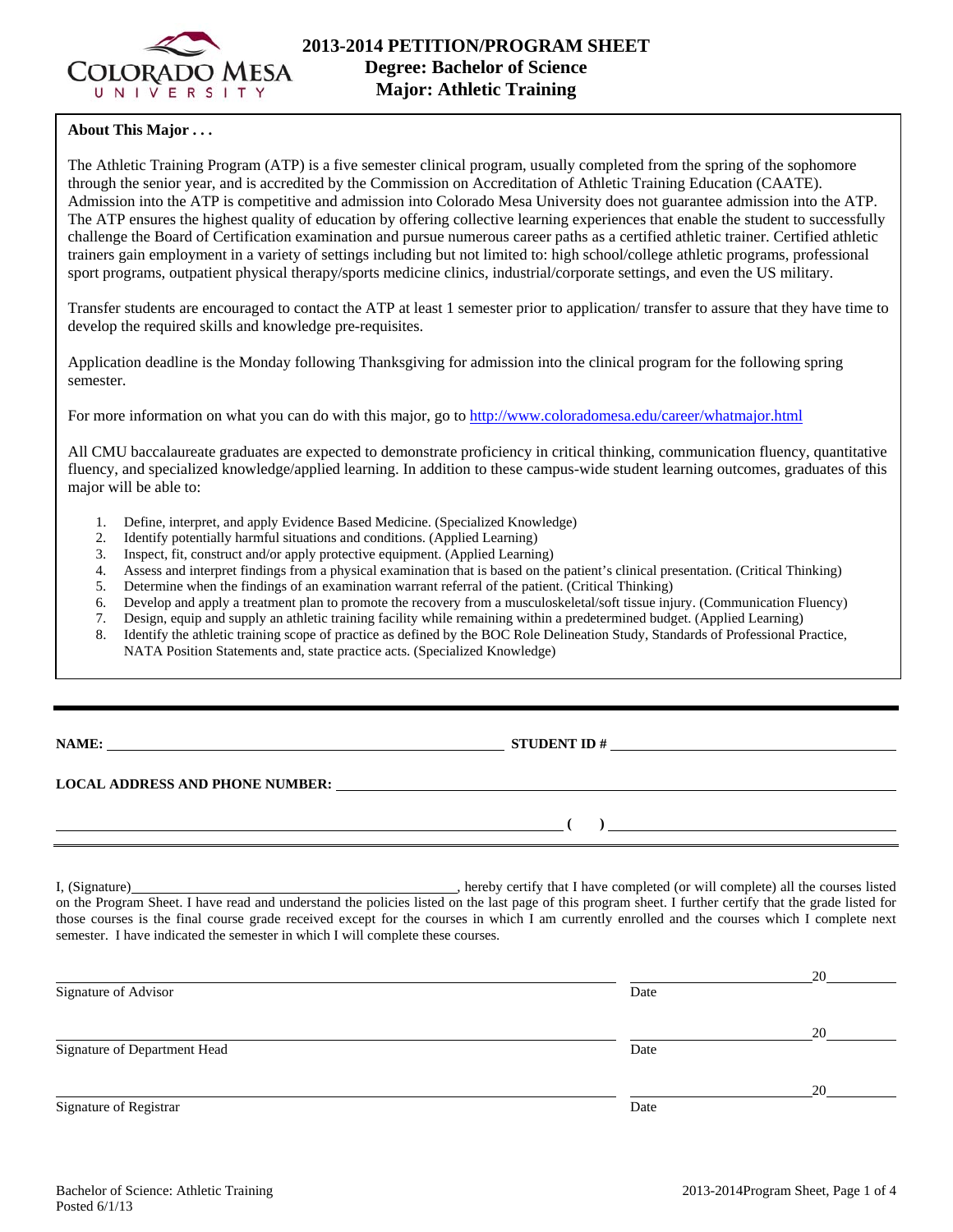#### **Students should work closely with a faculty advisor when selecting and scheduling courses prior to registration.**

Degree Requirements:

- <sup>120</sup> semester hours total (A minimum of 28 taken at CMU in no fewer than two semesters).
- 40 upper division credits (A minimum of 15 taken at the 300-400 course levels within the major at CMU).
- 2.00 cumulative GPA or higher in all CMU coursework
- A 2.5 GPA is required in the major courses. A "C" or higher is required in all major courses.
- Pre-collegiate courses (usually numbered below 100) cannot be used for graduation.
- A student must follow the CMU graduation requirements either from 1) the program sheet for the major in effect at the time the student officially declares a major; or 2) a program sheet for the major approved for a year subsequent to the year during which the student officially declares the major and is approved for the student by the department head. Because a program may have requirements specific to the degree, the student should check with the faculty advisor for additional criteria. It is the student's responsibility to be aware of, and follow, all requirements for the degree being pursued. Any exceptions or substitutions must be approved by the student's faculty advisor and Department Head.
- When filling out the program sheet a course can be used only once.
- See the "Undergraduate Graduation Requirements" in the catalog for additional graduation information.

**GENERAL EDUCATION REQUIREMENTS** (31 semester hours) See the current catalog for a list of courses that fulfill the requirements below. If a course is on the general education list of options and a requirement for your major, you must use it to fulfill the major requirement and make a different selection within the general education requirement.

| Course No Title                                                                                                                                                                                                                                                                             |        | Sem.hrs Grade Term/Trns |
|---------------------------------------------------------------------------------------------------------------------------------------------------------------------------------------------------------------------------------------------------------------------------------------------|--------|-------------------------|
| <b>English</b> (6 semester hours, must receive a grade of "C" or better and<br>must be completed by the time the student has 60 semester hours.)<br><b>ENGL 111 English Composition</b><br><b>ENGL 112 English Composition</b>                                                              | 3<br>3 |                         |
| <b>Math:</b> MATH 113 or higher (3 semester hours, must receive a grade<br>of "C" or better, must be completed by the time the student has 60<br>semester hours.)<br>MATH 113 College Algebra<br>*3 credits apply to the General Ed requirements and 1 credit applies to<br>elective credit | $4*$   |                         |
| <b>Humanities</b> (3 semester hours)                                                                                                                                                                                                                                                        |        |                         |
| Social and Behavioral Sciences (6 semester hours)                                                                                                                                                                                                                                           |        |                         |
| PSYC 150 General Psychology                                                                                                                                                                                                                                                                 | 3      |                         |
| <b>Natural Sciences</b> (7 semester hours, one course must include a lab)                                                                                                                                                                                                                   |        |                         |
|                                                                                                                                                                                                                                                                                             |        |                         |
| <b>History</b> (3 semester hours)<br><b>HIST</b>                                                                                                                                                                                                                                            |        |                         |
| <b>Fine Arts</b> (3 semester hours)                                                                                                                                                                                                                                                         |        |                         |

Course No Title Sem.hrs Grade Term/Trns

## **OTHER LOWER DIVISION REQUIREMENTS** (6 semester hours)

**Kinesiology** (3 semester hours)

| KINE 100    | <b>Health and Wellness</b> |  |
|-------------|----------------------------|--|
| <b>KINA</b> |                            |  |
| <b>KINA</b> |                            |  |

\_\_\_\_\_\_ \_\_\_\_ \_\_\_\_\_\_\_\_\_\_\_\_\_\_\_\_\_\_\_\_\_\_\_\_ \_\_\_\_ \_\_\_\_\_ \_\_\_\_\_\_\_\_

**Applied Studies** (3 semester hours)

#### **FOUNDATION COURSE** (11 semester hours)

| STAT 200 Probability and Stats       | 3 |  |
|--------------------------------------|---|--|
| BIOL 209 Human Anat & Phys I         | 3 |  |
| BIOL 209L Human Anat & Phys I Lab    |   |  |
| BIOL 210 Human Anat & Phys II        | 3 |  |
| BIOL 210L Human Anat and Phys II Lab |   |  |

### **ATHLETIC TRAINING MAJOR REQUIREMENTS**

|                 | <b>Required Courses (60 semester hours)</b> |                |  |
|-----------------|---------------------------------------------|----------------|--|
| <b>KINE 200</b> | History & Philosophy of Sport               |                |  |
|                 | & Physical Education                        | 3              |  |
| <b>KINE 213</b> | Applications of Physical Fitness            |                |  |
|                 | & Physical Education                        | 3              |  |
| <b>KINE 234</b> | Prevention & Care of Athletic               |                |  |
|                 | Injuries                                    | 3              |  |
| <b>KINE 240</b> | Introduction to Clinical Athletic           |                |  |
|                 | Training                                    | 2              |  |
| <b>KINE 252</b> | Principles of Evaluation and                |                |  |
|                 | Assessment                                  | 3              |  |
| <b>KINE 253</b> | <b>Fundamentals of Clinical</b>             |                |  |
|                 | <b>Athletic Training</b>                    | $\overline{c}$ |  |
| <b>KINE 265</b> | First Aid/CPR for the                       |                |  |
|                 | Professional Rescuer or                     |                |  |
| <b>EMTS 115</b> | Medical First Responder                     | 3              |  |
| <b>KINE 303</b> | <b>Exercise Physiology</b>                  | 3              |  |
| KINE 303L       | <b>Exercise Physiology Lab</b>              | 1              |  |
| <b>KINE 309</b> | <b>Anatomical Kinesiology</b>               | 3              |  |
| <b>KINE 367</b> | Field Experiences in Athletic               |                |  |
|                 | <b>Training I</b>                           | $\overline{2}$ |  |
| <b>KINE 368</b> | Clinical Experiences in Athletic            |                |  |
|                 | <b>Training I</b>                           | 2              |  |
| <b>KINE 370</b> | <b>Biomechanics</b>                         | 3              |  |
| KINE 370L       | <b>Biomechanics Lab</b>                     | 1              |  |
| <b>KINE 373</b> | Upper Body Injury Assessment 3              |                |  |
| <b>KINE 374</b> | Lower Body Injury Assessment 3              |                |  |
| <b>KINE 378</b> | Clinical Experiences in Athletic            |                |  |
|                 | Training II                                 | 2              |  |
| <b>KINE 405</b> | <b>Sports Nutrition</b>                     | 3              |  |
| <b>KINE 410</b> | <b>Rehabilitative Exercises</b>             | 3              |  |
| <b>KINE 420</b> | Therapeutic Modalities                      | 3              |  |
| <b>KINE 430</b> | Medical Conditions and                      |                |  |
|                 | Pharmacology in Sports                      | 3              |  |
| <b>KINE 467</b> | Field Experiences in Athletic               |                |  |
|                 | <b>Training II</b>                          | $\overline{2}$ |  |
| <b>KINE 468</b> | Clinical Experiences in Athletic            |                |  |
|                 | <b>Training III</b>                         | 2              |  |
| <b>KINE 478</b> | Clinical Experiences in Athletic            |                |  |
|                 | <b>Training IV</b>                          | 2              |  |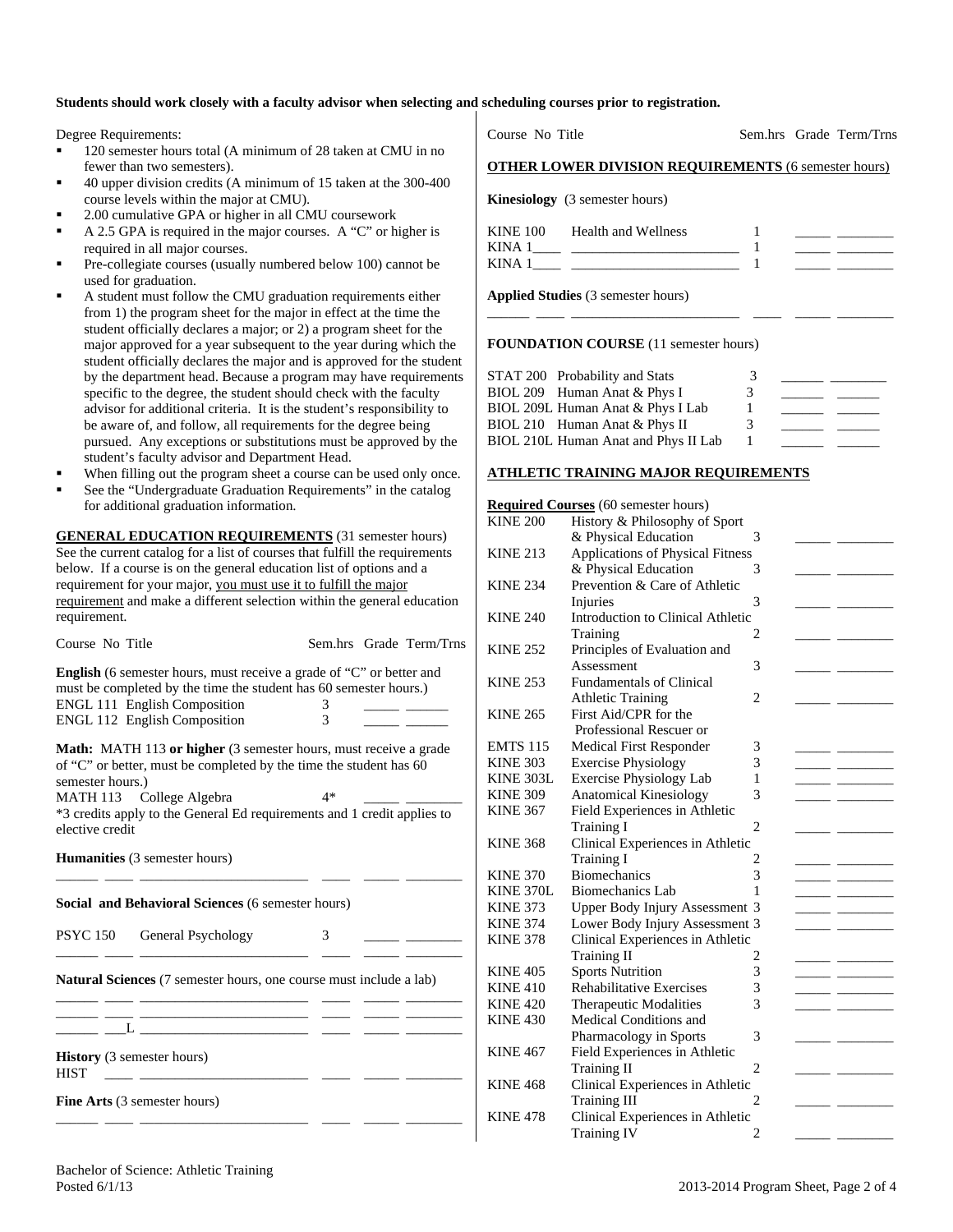| Course No Title<br>$(12$ semester hours;.) | <b>Electives</b> (All college level courses appearing on your final transcript,<br>not listed above that will bring your total semester hours to 120 hours. |  | Sem.hrs Grade Term/Trns |
|--------------------------------------------|-------------------------------------------------------------------------------------------------------------------------------------------------------------|--|-------------------------|
|                                            |                                                                                                                                                             |  |                         |
|                                            | *MATH 113 College Algebra                                                                                                                                   |  |                         |
|                                            |                                                                                                                                                             |  |                         |
|                                            |                                                                                                                                                             |  |                         |
|                                            |                                                                                                                                                             |  |                         |
|                                            |                                                                                                                                                             |  |                         |
|                                            |                                                                                                                                                             |  |                         |
|                                            |                                                                                                                                                             |  |                         |
|                                            |                                                                                                                                                             |  |                         |
|                                            |                                                                                                                                                             |  |                         |